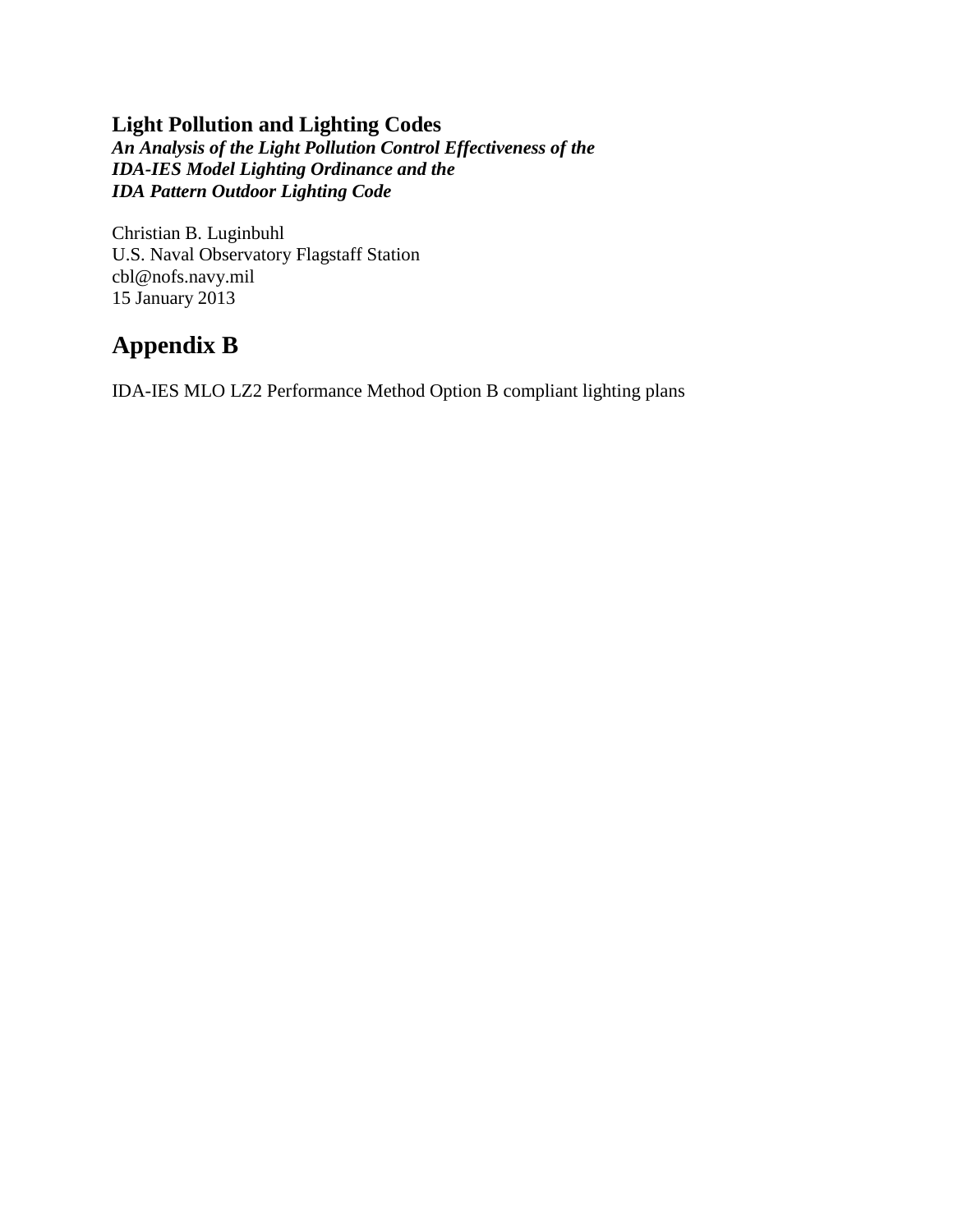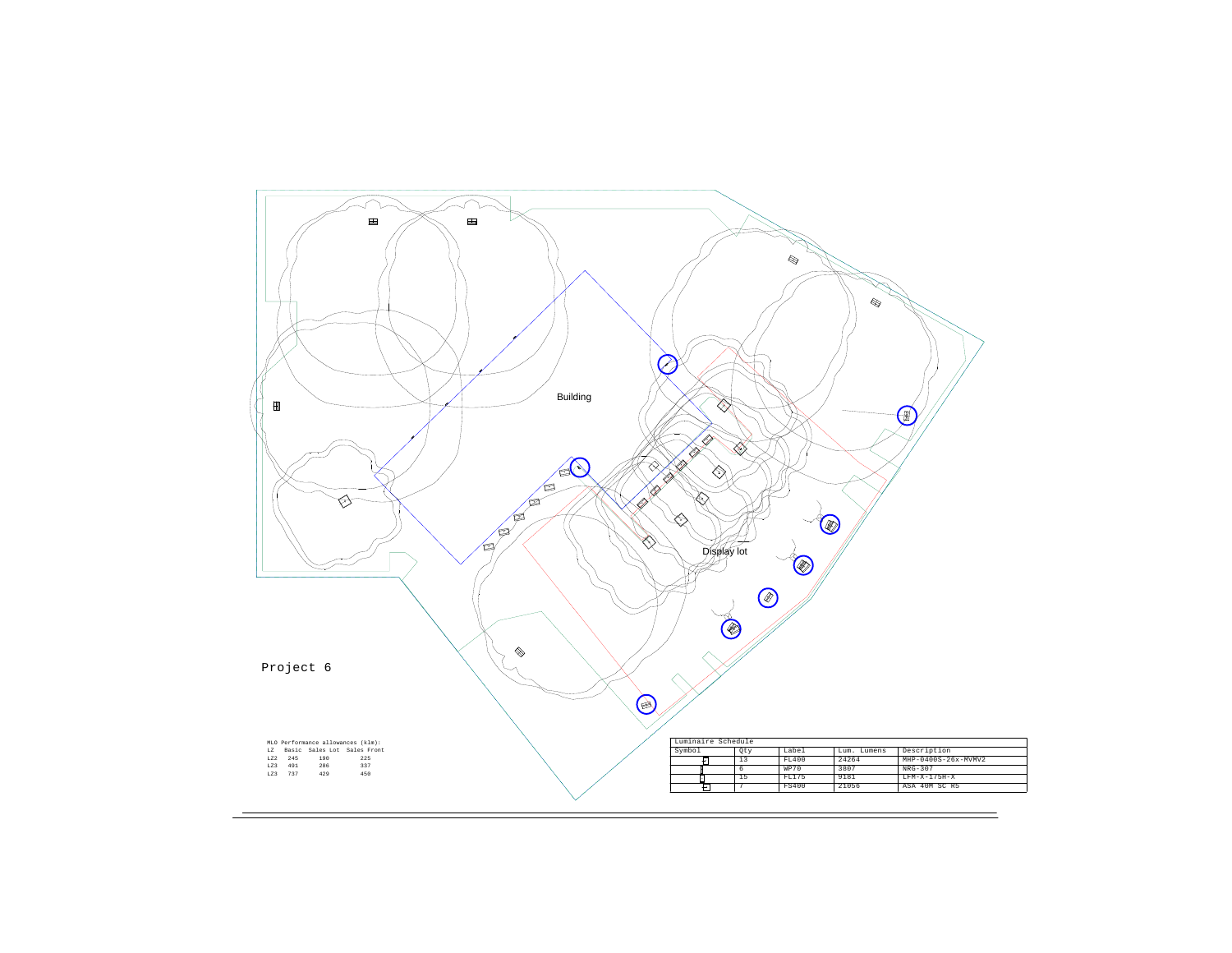

|     | Luminaire Schedule |     |       |             |                     |                              |  |  |  |
|-----|--------------------|-----|-------|-------------|---------------------|------------------------------|--|--|--|
|     | Symbol             | Otv | Label | Lum. Lumens | Description         | Aiming Angle (above nadir)   |  |  |  |
|     |                    | 13  | FL250 | 13889       | $MHP - 0250H - 23x$ | $50 - deg (11); 0 - deg (2)$ |  |  |  |
|     |                    | 17  | FL175 | 9181        | $T.FM-X-175H-X$     | $130 - deq$                  |  |  |  |
| :t. |                    | 95  | WP3   | 487         | NRG-128             |                              |  |  |  |
|     |                    | 61  | FS1   | 615         | LMC18LU5K BOCLE     |                              |  |  |  |

Project